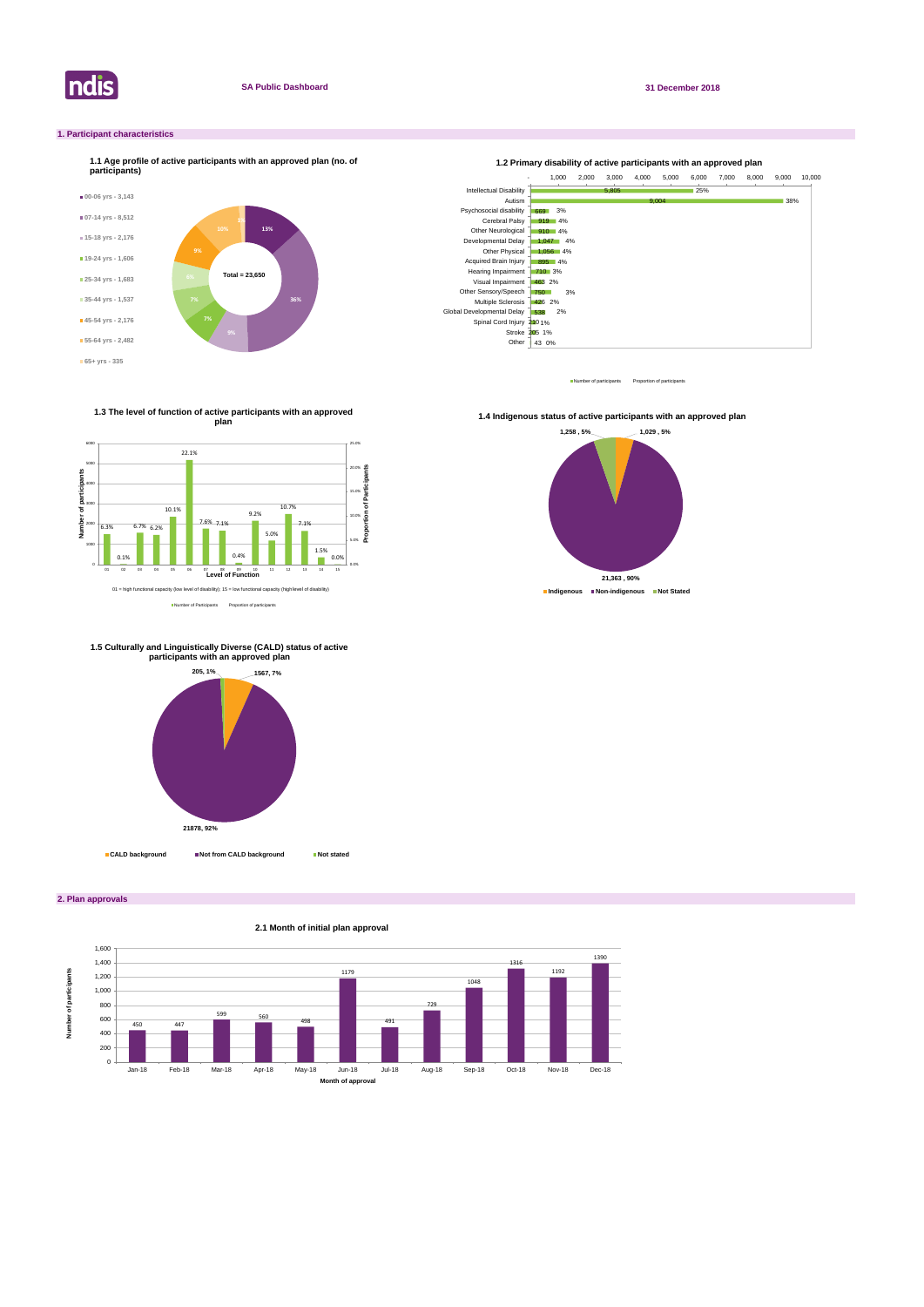# **3. Total annualised committed support - most recent approved plans**

# \$1.1bn is included in the current plans of the 23,650 active participants.

# **4. Average annualised committed support - most recent approved plans**

# **Table 5.2 Registered providers as at 31 December 2018 by registration group**

| <b>Registration Group</b><br><b>Therapeutic Supports</b> | # Providers Registration Group |                                             | # Providers |
|----------------------------------------------------------|--------------------------------|---------------------------------------------|-------------|
|                                                          | 1.595                          | <b>Personal Activities High</b>             | 450         |
| <b>Household Tasks</b>                                   | 966                            | <b>Community Nursing Care</b>               | 330         |
| <b>Assist-Travel/Transport</b>                           | 753                            | <b>Plan Management</b>                      | 454         |
| <b>Early Childhood Supports</b>                          | 774                            | <b>Assistive Equip-Recreation</b>           | 448         |
| <b>Innov Community Participation</b>                     | 642                            | <b>Comms &amp; Info Equipment</b>           | 364         |
| <b>Assist Prod-Pers Care/Safety</b>                      | 764                            | Daily Tasks/Shared Living                   | 404         |
| <b>Home Modification</b>                                 | 456                            | <b>Custom Prosthetics</b>                   | 253         |
| <b>Participate Community</b>                             | 628                            | Interpret/Translate                         | 193         |
| <b>Personal Mobility Equipment</b>                       | 574                            | <b>Specialised Disability Accommodation</b> | 213         |
| <b>Ex Phys Pers Training</b>                             | 366                            | <b>Assist Access/Maintain Employ</b>        | 280         |
| <b>Development-Life Skills</b>                           | 589                            | <b>Specialised Driver Training</b>          | 104         |
| <b>Accommodation/Tenancy</b>                             | 414                            | <b>Vision Equipment</b>                     | 156         |
| <b>Assistive Prod-Household Task</b>                     | 484                            | <b>Hearing Equipment</b>                    | 143         |
| <b>Assist-Life Stage, Transition</b>                     | 552                            | <b>Vehicle modifications</b>                | 93          |
| <b>Assist Personal Activities</b>                        | 537                            | <b>Spec Support Employ</b>                  | 81          |
| <b>Support Coordination</b>                              | 516                            | <b>Specialised Hearing Services</b>         | 24          |
| <b>Behaviour Support</b>                                 | 439                            | <b>Hearing Services</b>                     | 9           |
| <b>Group/Centre Activities</b>                           | 474                            | <b>Assistance Animals</b>                   | 7           |

**Indis** 

# **SA Public Dashboard 31 December 2018**





**3.3 Total annualised committed support for active participants with an approved plan by age group (%)**

**3.1 Total annualised committed support for active participants with an approved plan by support category (%)** 



**4.3 Average annualised committed support for active participants** 



**3.4 Total annualised committed support for active participants with an function score and an approved plan by level of function (%)**



**Proportion of committed support**

Proportion of committed

support



### **5.1 Registered providers as at 31 December 2018 by entity type**

# **1,288 2,372 Sole Trader Organisation Total = 3,660**

01 = high functional capacity (low level of disability); 15 = low functional capacity (high level of disability)

**Level of Function**





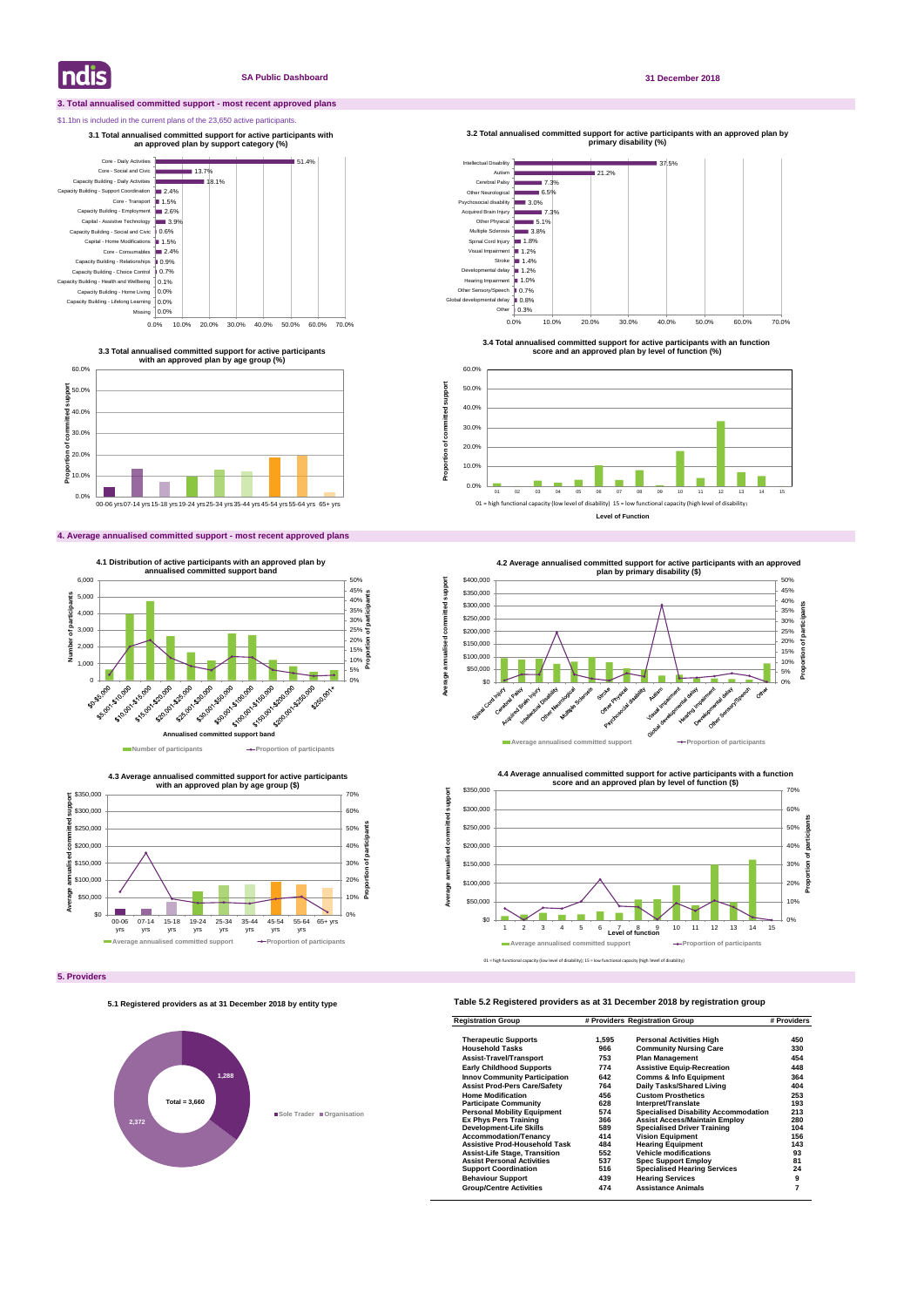# **6.2 Description of key participant outcome domains**

# **6.4 Description of key carer outcome domains**

#### **Participant characteristics**

Baseline measures are collected on participants from the short-form outcomes framework (SFOF) questionnaires during the transition period. Active participants with an initial plan approved during the period 1 July 2016 to are included.

## **Baseline outcomes - participants Age group: birth to end of age 6**





**6.7 Distribution of active participants with an approved plan by annualised committed support band for age 0 - 6 yrs**





**6.8 Total annualised committed support for active participants with an approved plan by support category for age 0-6 yrs** 





#### **Baseline of**

**6.3 Family/carers of participants 0 to 14 (selected indicators)**

- **Outcome statements for families / carers of children with disability aged 0-6 years:**
- **1. Families know their rights and advocate effectively for their children**
- **2. Families feel supported**
- **3. Families are able to gain access to desired services, programs, and activities in their community**
- **4. Families help their children develop and learn 5. Families enjoy health and wellbeing**

### **Outcome statements for children aged 0-6 years (or school entry):**

- **1. Children gain functional, developmental and coping skills that are appropriate to their ability and circumstances / specialist services**
- **2. Children show evidence of self-determination in their everyday lives**
- **3. Children participate meaningfully in family life 4. Children participate meaningfully in community life**



#### **Support package**

**6.5 Distribution of active participants with an approved plan by level of function for age 0 - 6 yrs**



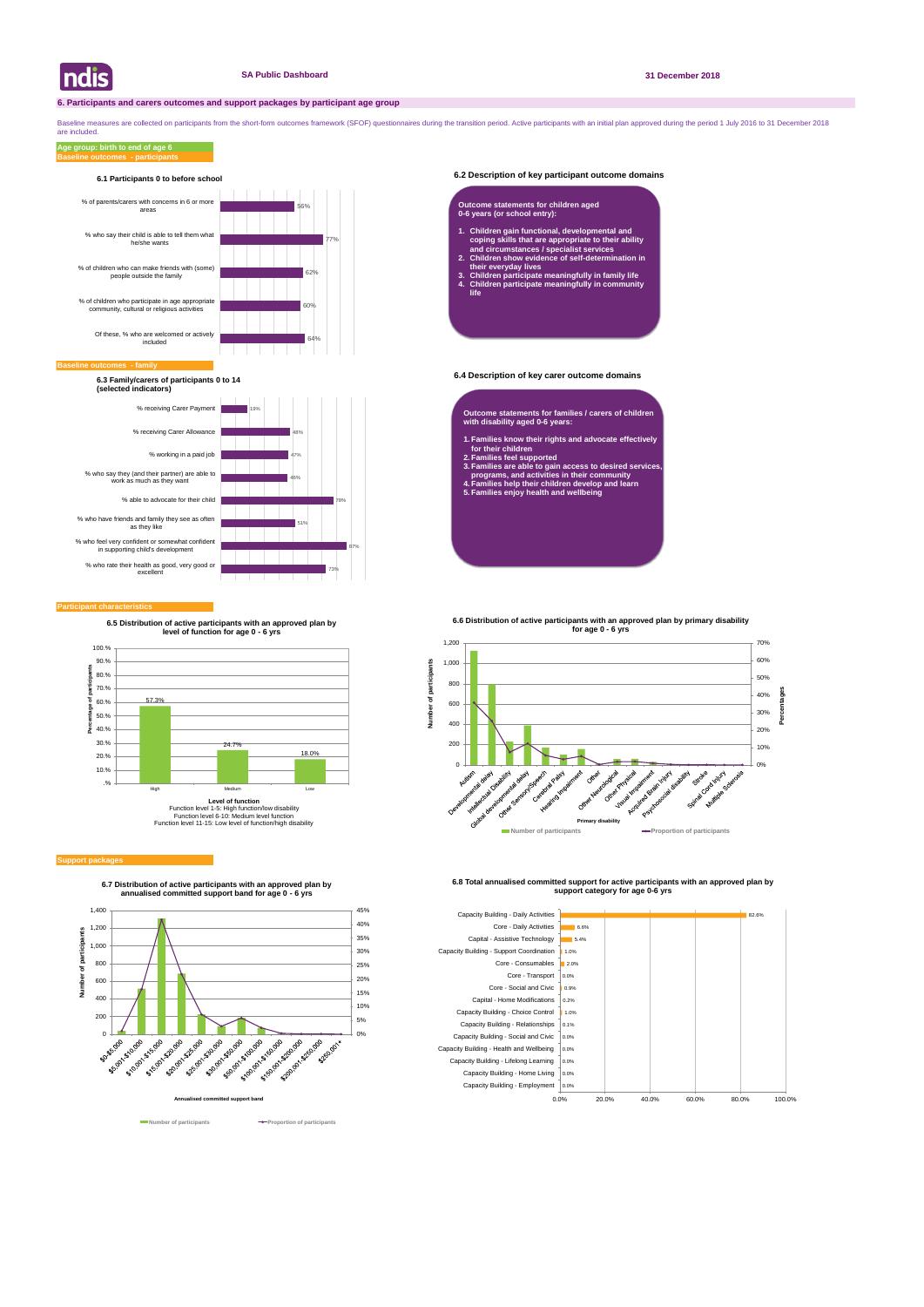# **6.9 Participants starting school age 7 to 14 6.10 Description of key participant outcome domains**

#### **Baseline outcomes - family**

### **Baseline outcomes - participants Age group: age 7 to end of age 14**

**6.11 Family/carers of participants starting school age 0 to 14 6.12 Description of key carer outcome domains (selected indicators)**

| ndis



**6.15 Distribution of active participants with an approved plan by annualised committed support band for age 7 to 14 yrs**



**Number of participants Proportion of participants** 

**6.16 Total annualised committed support for active participants with an approved plan by support category for age 7 to 14 yrs** 





### **Participant characteristic**

## **Outcome statements for children aged 7 (or school entry) - 14 years:**

- **1. Children gain functional, developmental and coping skills that are appropriate to their ability and circumstances / specialist services**
- **2. Children show evidence of self-determination in their everyday lives**
- **3. Children participate meaningfully in family life**
- **4. Children participate meaningfully in community life**

**Outcome statements for families / carers of children with disability aged 7-14 years:**

- **1. Families know their rights and advocate effectively for their children**
- **2. Families feel supported**

ris

Number

- **3. Families are able to gain access to desired services, programs, and activities in their community**
- **4. Families help their children develop and learn**
- **5. Families enjoy health and wellbeing**



#### **Support packa**

**6.13 Distribution of active participants with an approved plan by level of function for age 7 to 14 yrs**

**6.14 Distribution of active participants with an approved plan by primary** 

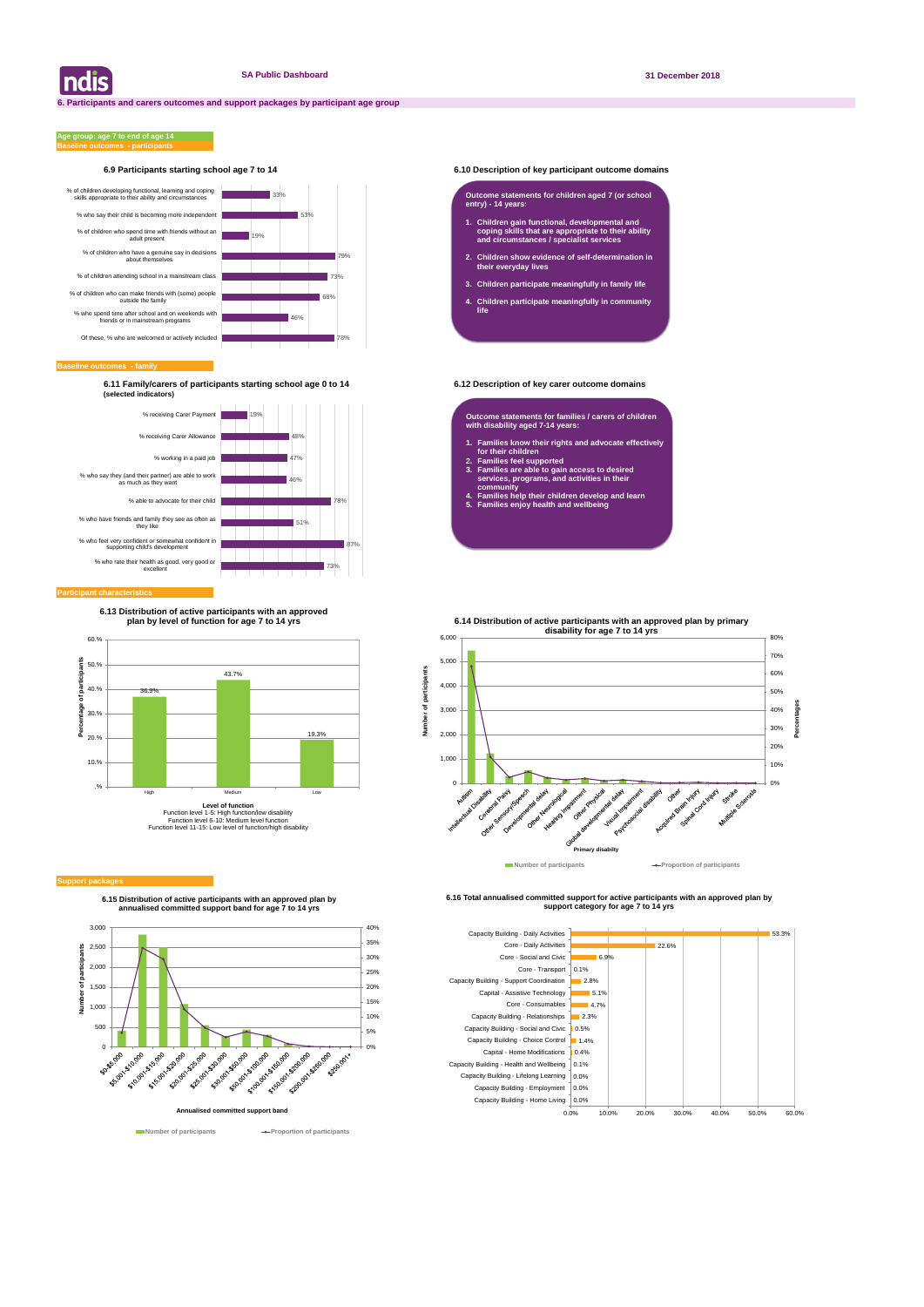# **6.18 Description of key participant outcome domains**

**6.19 Family/carers of participants 15 to 24 6.20 Description of key carer outcome domains (selected indicators)**

### **Participant characteristics**

# **Age group: age 15 to age 24**

#### **Support packages**



**6.24 Total annualised committed support for active participants with an approved plan by support category for age 15 to 24 yrs** 







**8. Social, community and civic participation**

#### **Outcome statements for families / carers of participants aged 15-24 years:**

- **1. Families know their rights and advocate effectively for their young person with disability**
- **2. Families have the support they need to care 3. Families are able to gain access to desired services, programs, and activities in their**
- **community 4. Families help their young person become independent**
- **5. Families enjoy health and wellbeing**





**6.23 Distribution of active participants with an approved plan by annualised committed support band for age 15 to 24 yrs**

**6.21 Distribution of active participants with an approved plan by level of function for age 15 to 24 yrs**



**Level of function** Function level 1-5: High function/low disability Function level 6-10: Medium level function Function level 11-15: Low level of function/high disability



**Number of participants Proportion of participants**